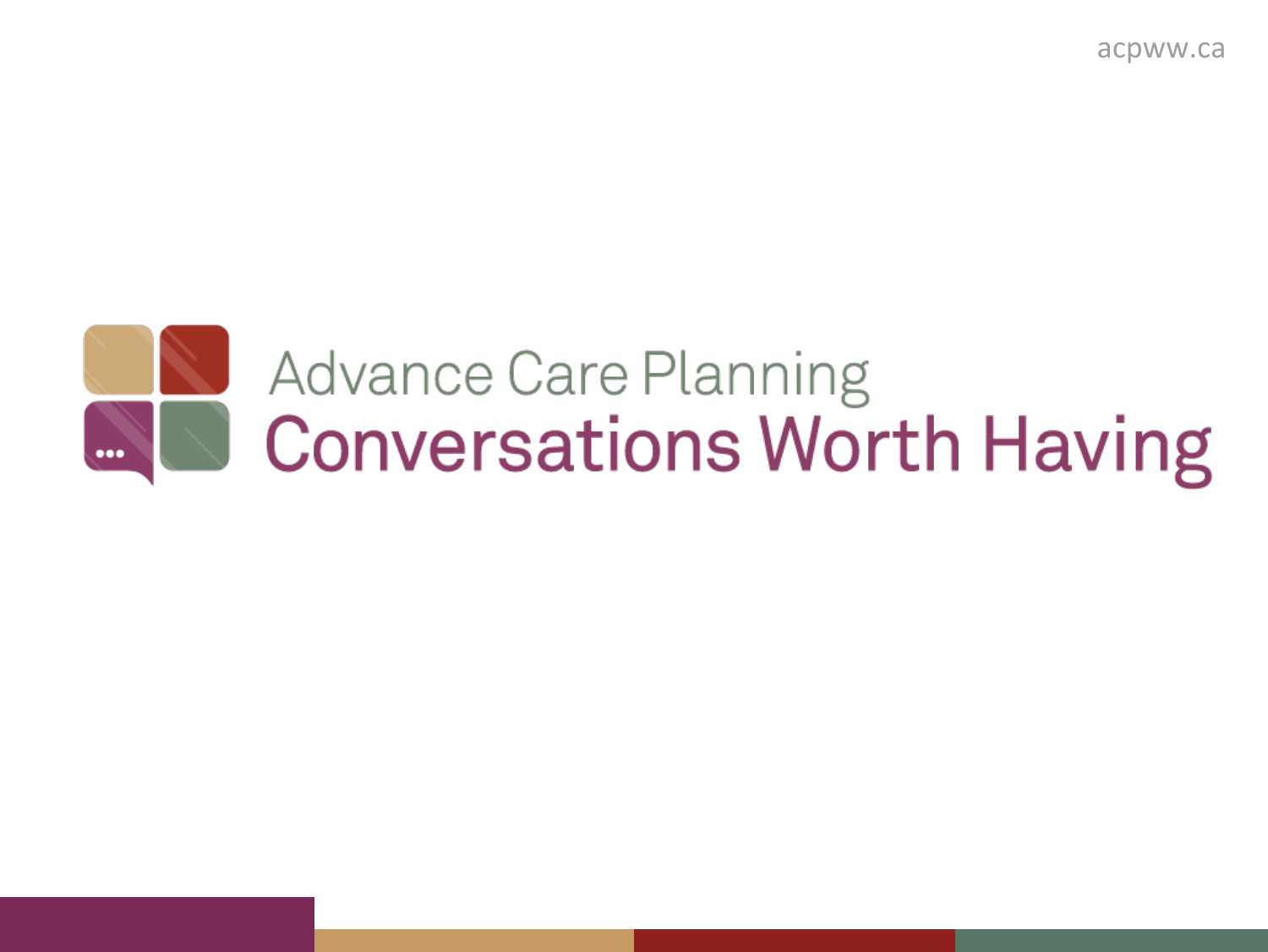

• Imagine: You're in the hospital, too ill or hurt to speak for yourself…

• Think: Do you know who would make health care decisions for you?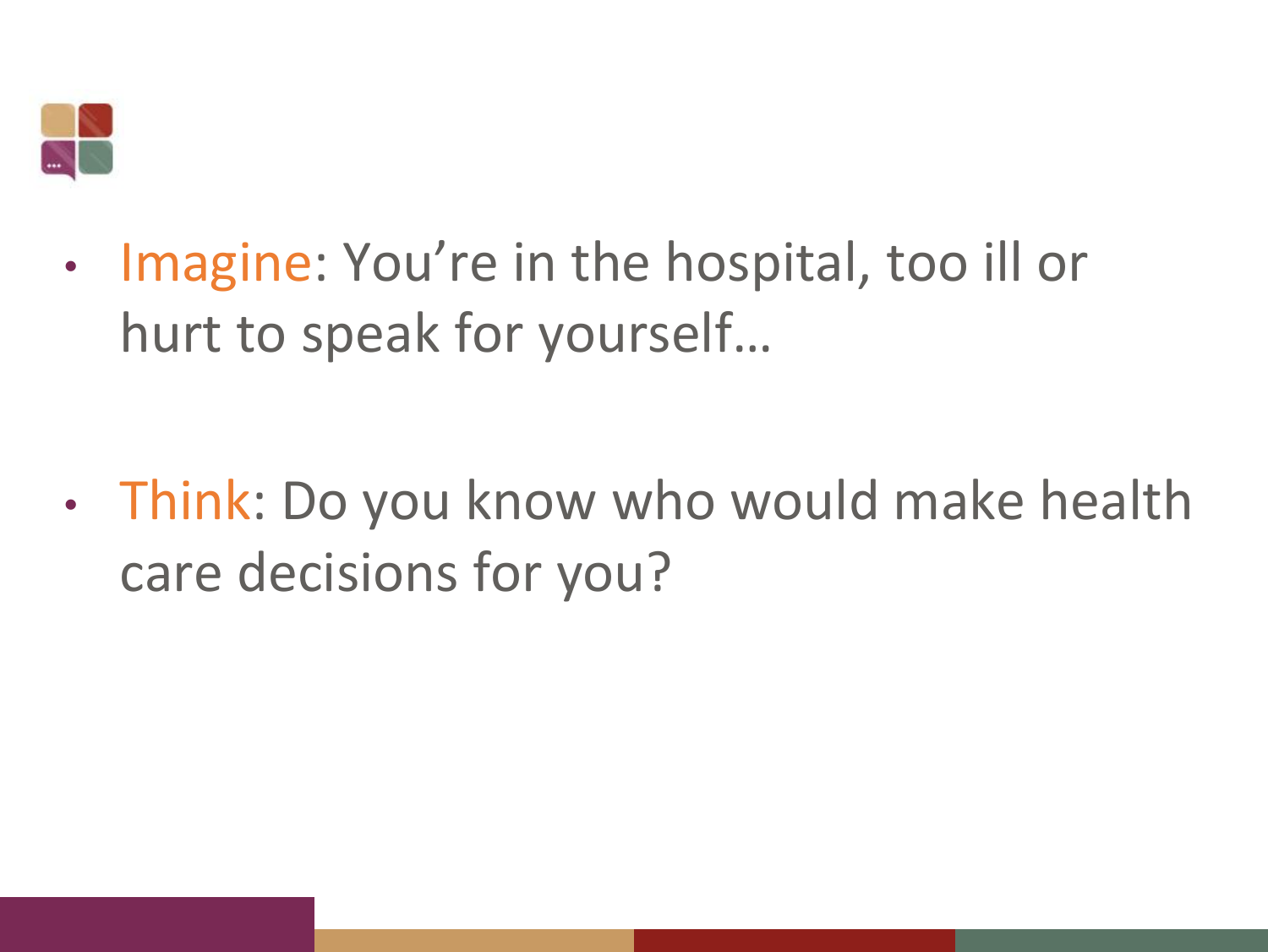

• Imagine: Your husband/wife has had a stroke and is unable to communicate with doctors

• Think: Would you know what health care he/she would want or not want?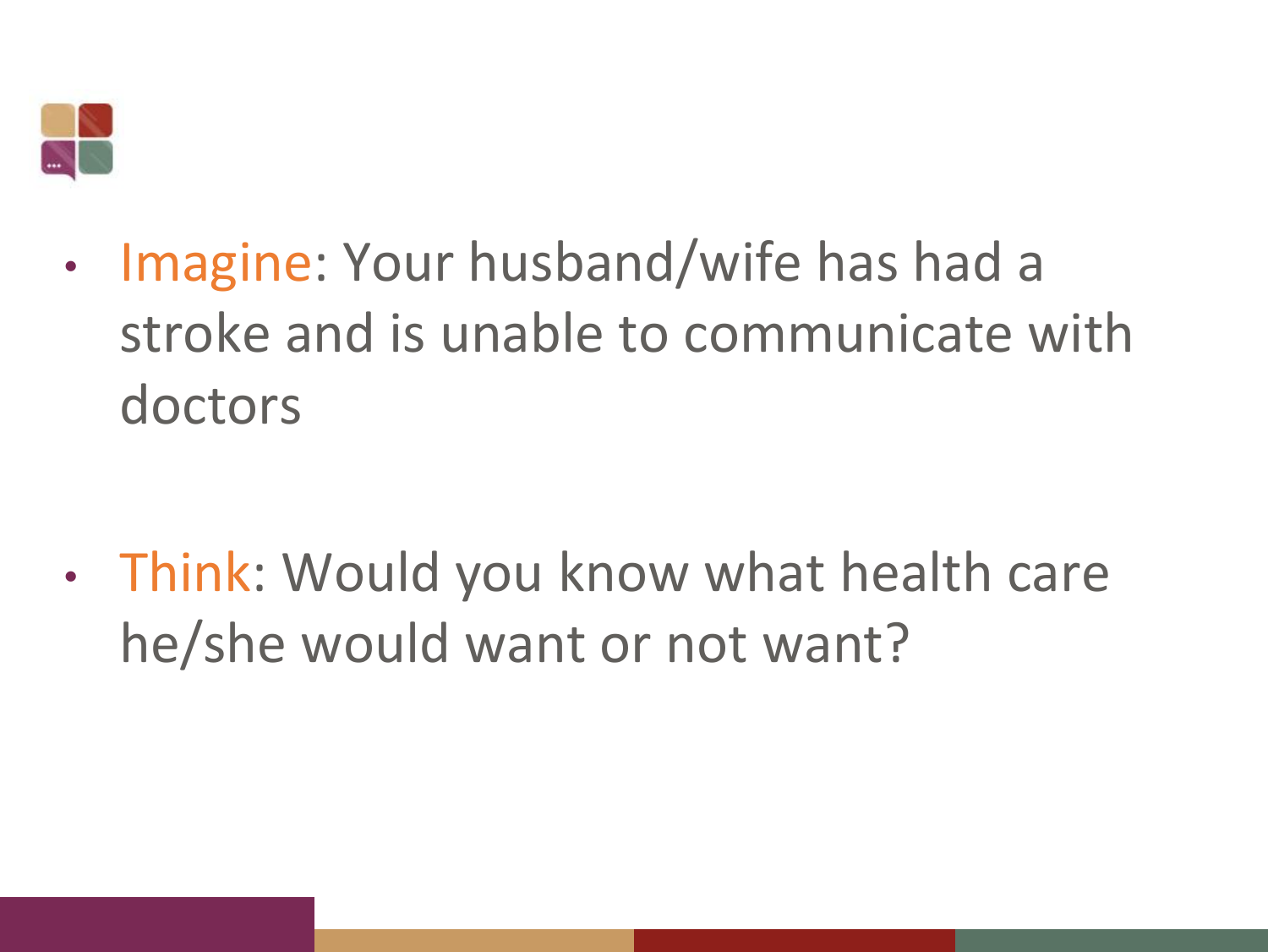acpww.ca

#### **Advance Care Planning** NT. **Conversations Worth Having**

## Advance Care Planning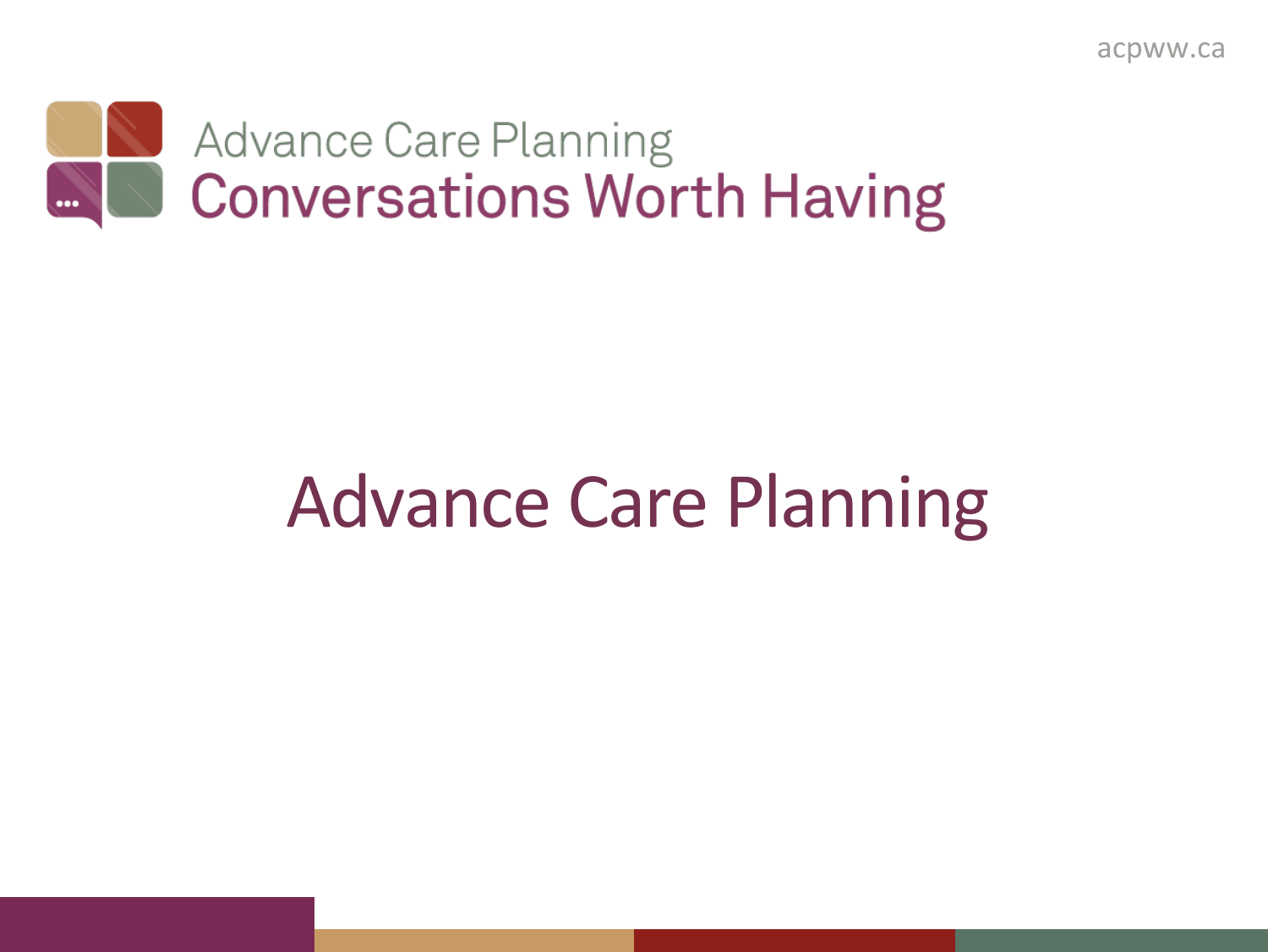



- **3 yr project 2015-2018**
- **Collaboration between Hospice Waterloo Region and Hospice Wellington**
- **Continue to provide education and resources to reach across Waterloo Wellington**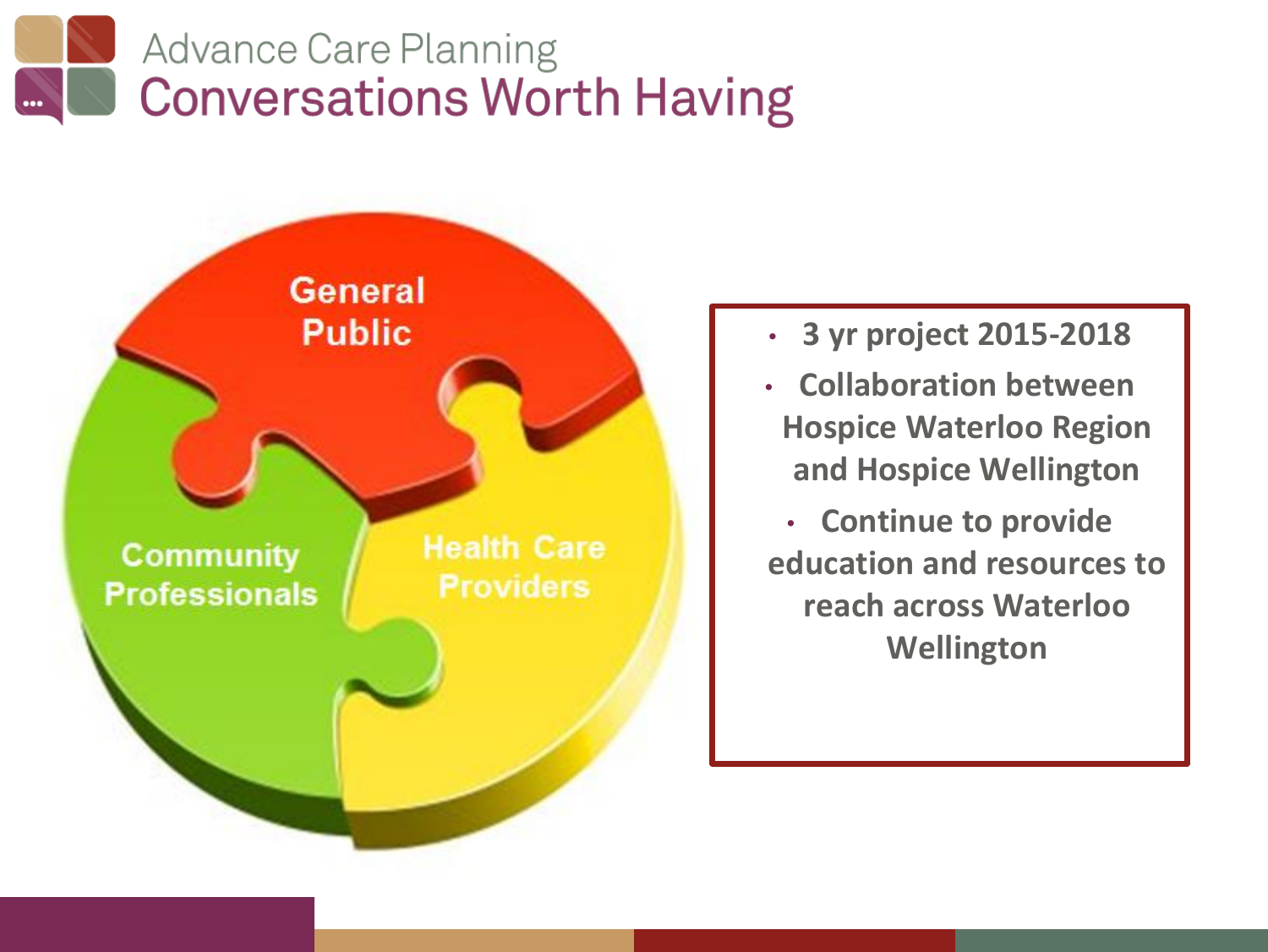acpww.ca

#### **Advance Care Planning** SC **Conversations Worth Having**

## Let's Play a Game!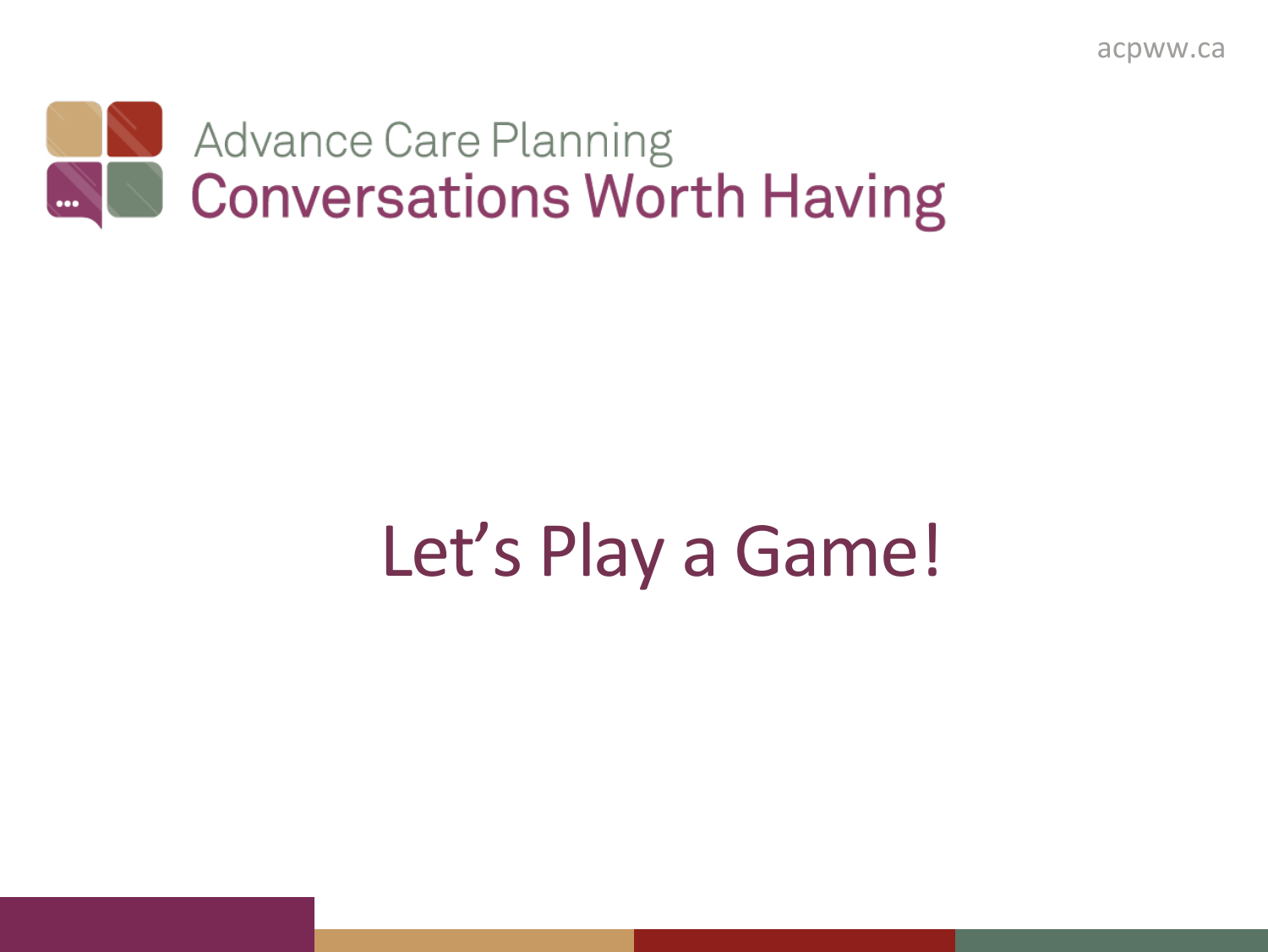

### Advance Care Planning is about getting your will/estate in order and pre-planning your funeral





ACP is about HEALTH and PERSONAL CARE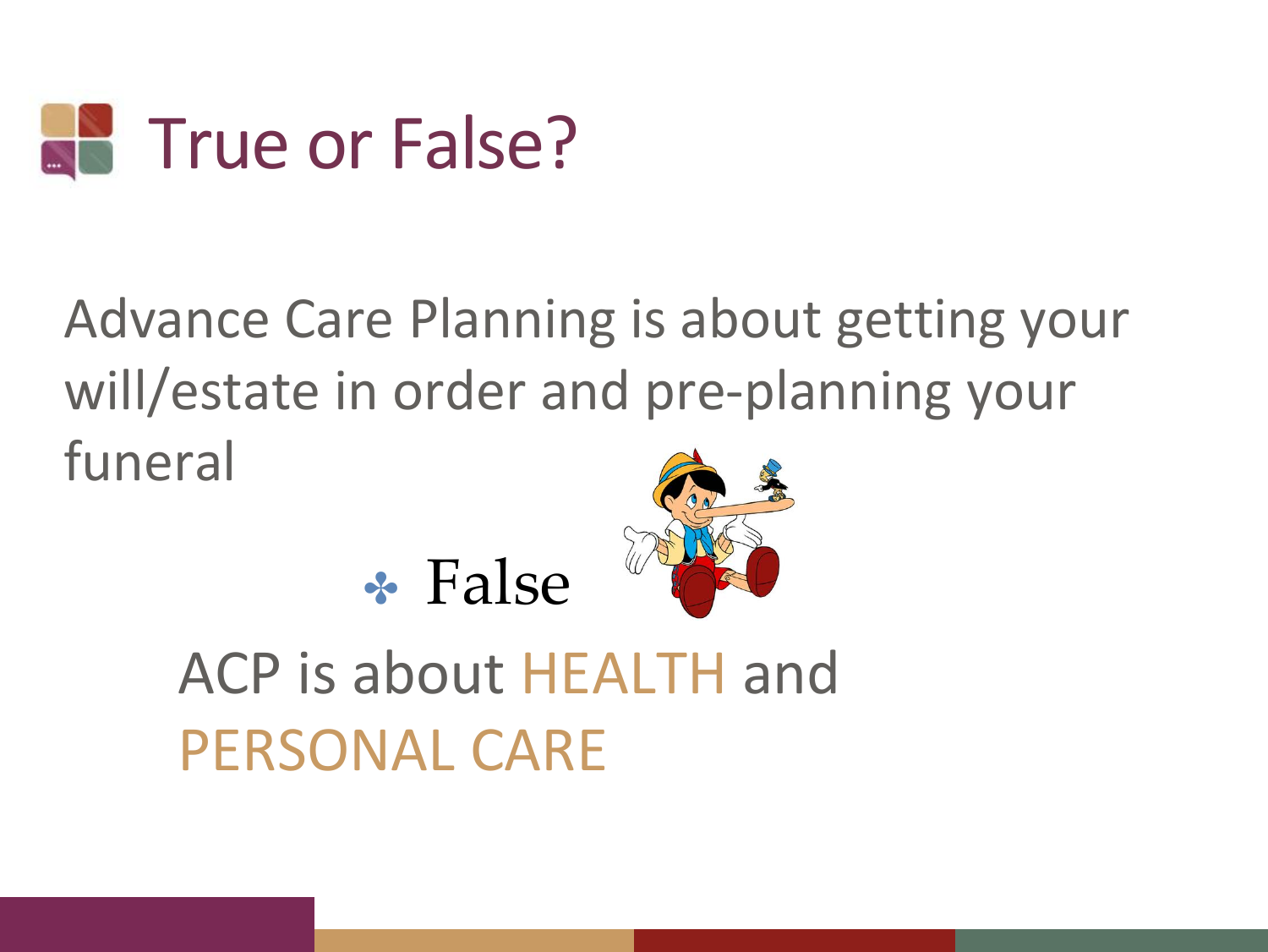

#### Advance Care Planning is about deciding who will make health care decisions for you if you are mentally incapable





- 1. Choosing your **Substitute Decision Maker**
- **2. Talking** with them and your other loved ones about your wishes so they can make decisions for you if needed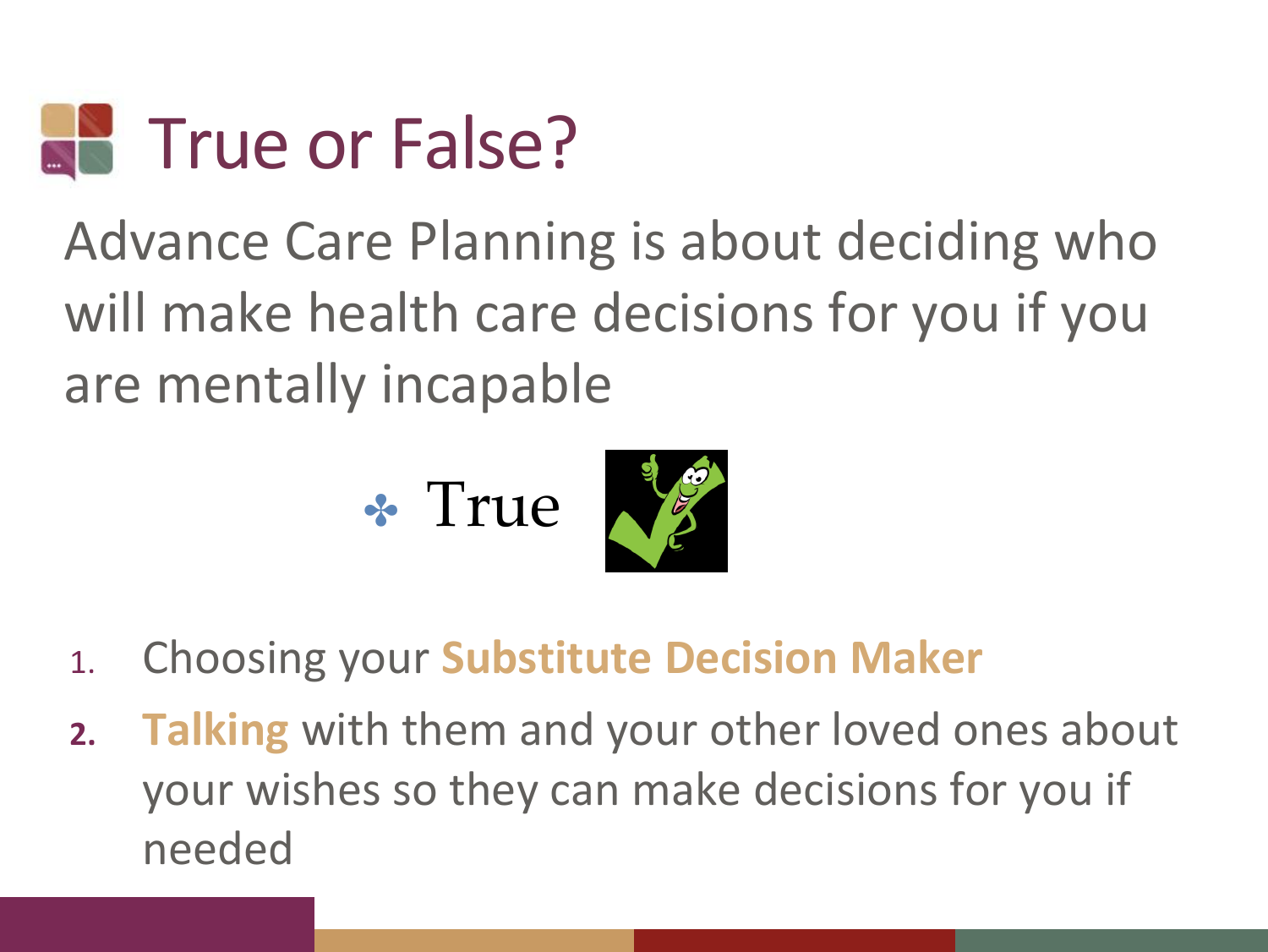

#### Advance Care Planning is only for those near end of life



- It is for **EVERYONE**!
- Illness and accidents can happen at anytime!
- Medical decisions need to be made even when someone isn't dying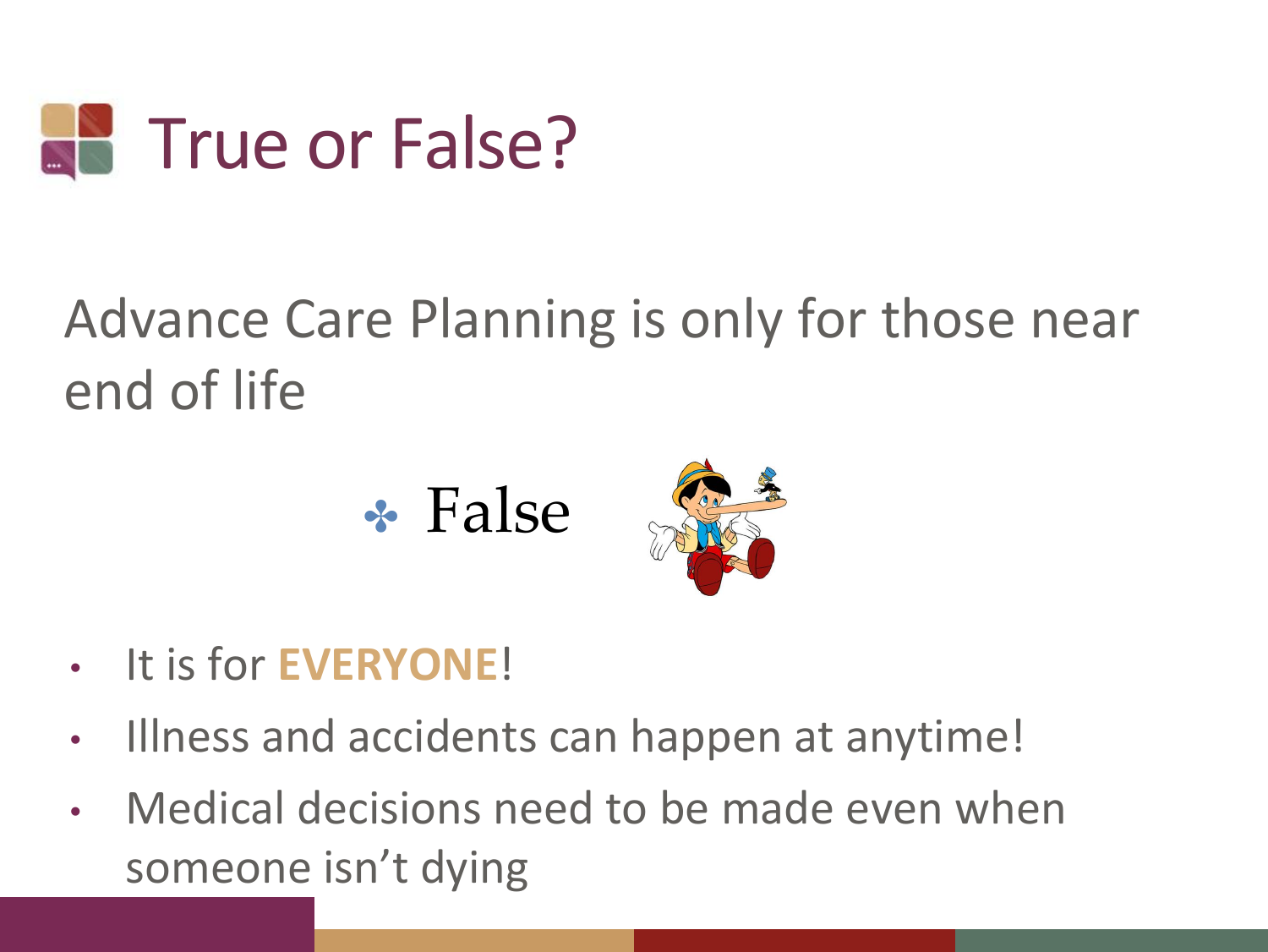

#### There are **two** ways to determine who your Substitute Decision Maker is



- 1. Completing a **Power of Attorney for Personal Care**
- 2. Confirming the **automatic** SDM on Hierarchy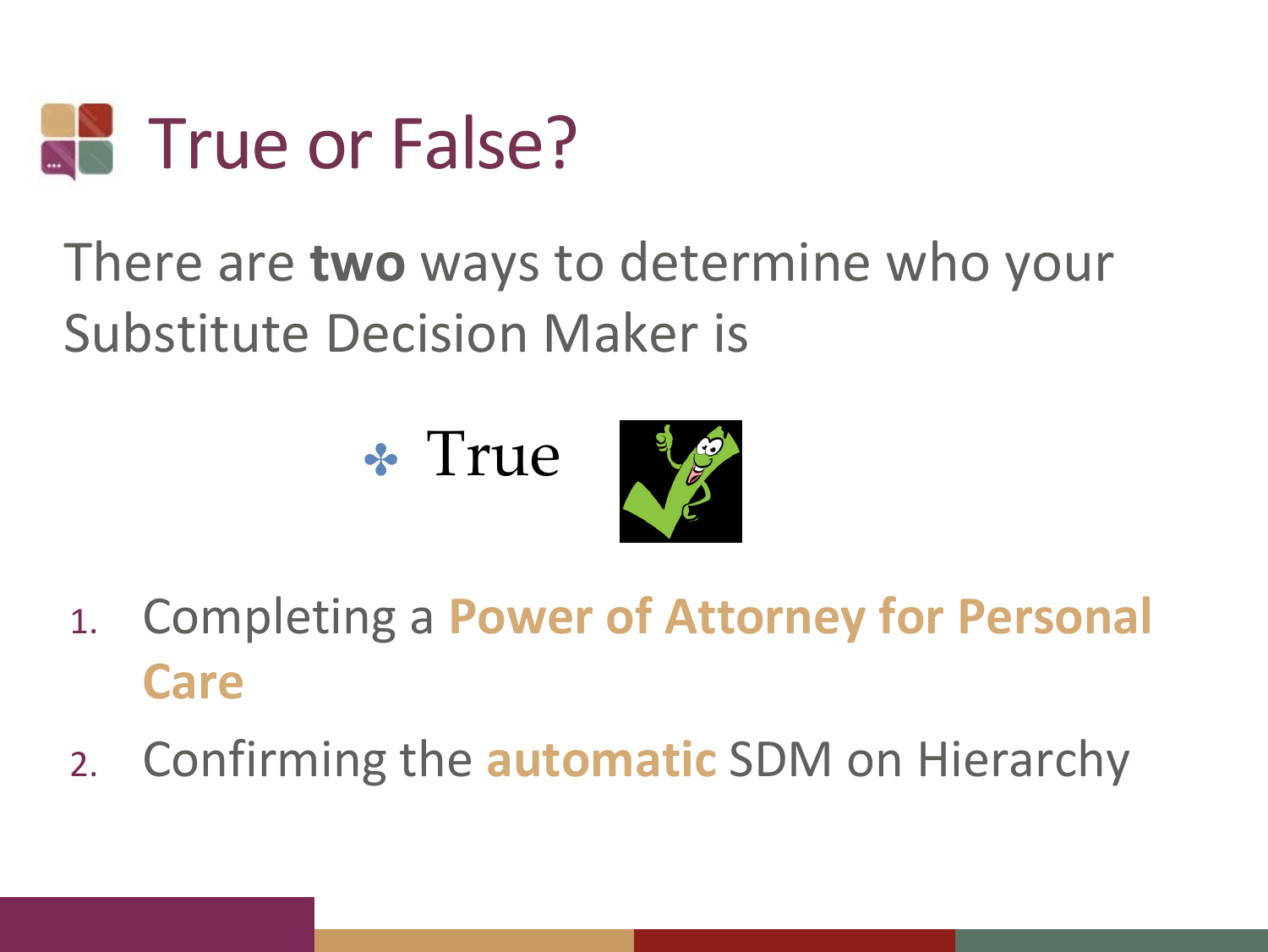# Hierarchy of SDMs HCCA s. 20

- 1. Guardian of person
- 2. Attorney in **Power of Attorney for Personal Care**
- 3. Representative appointed by the Consent and Capacity Board
- 4. Spouse or partner
- 5. Child or parent or CAS (person with right of custody)
- 6. Parent with right of access
- 7. Brother or sister
- 8. Any other relative
- 9. Office of the Public Guardian and Trustee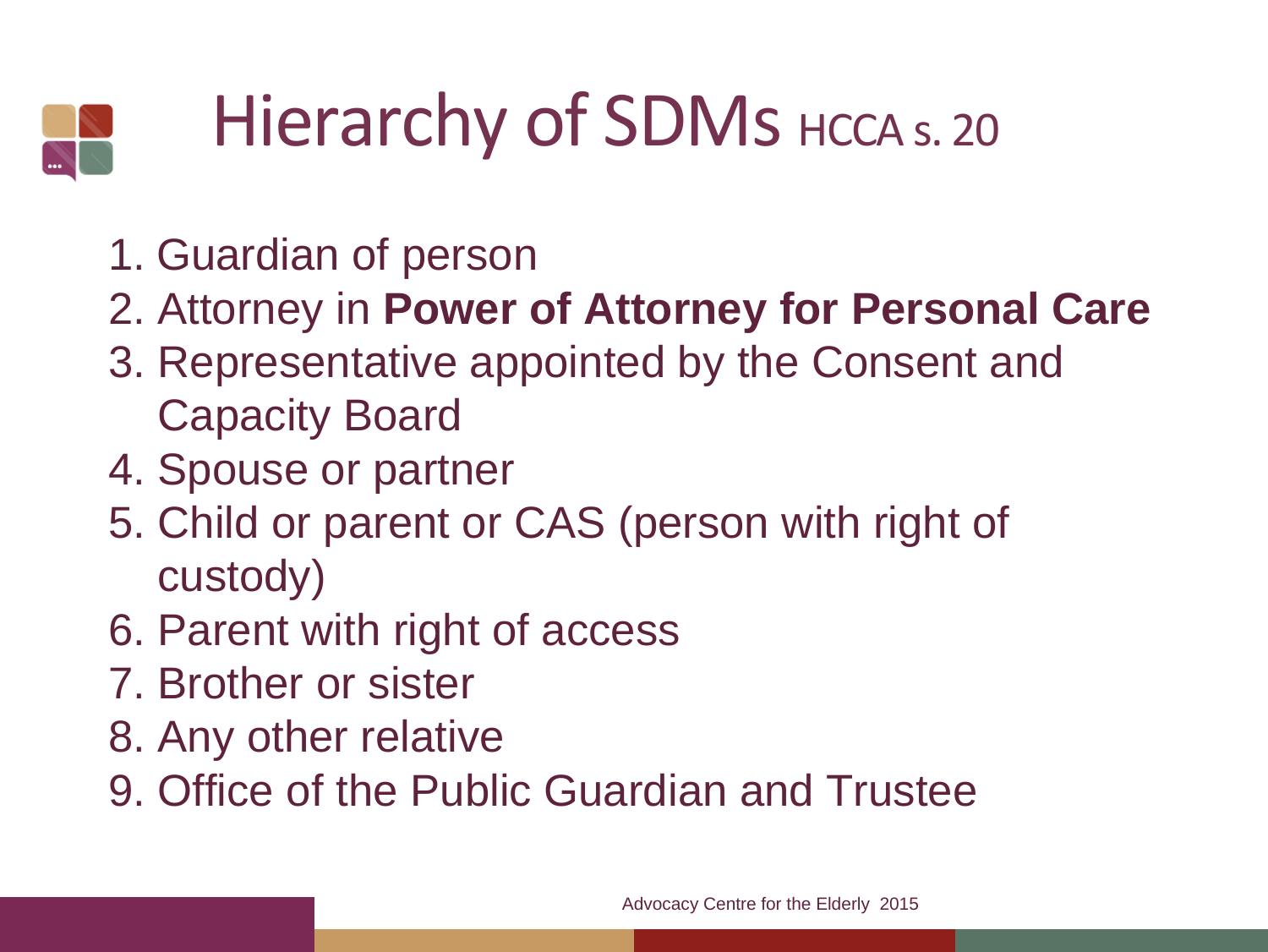

#### There are **two** types of Power of Attorney in Ontario



- 1. Power of Attorney for Property
- 2. Power of Attorney for Personal Care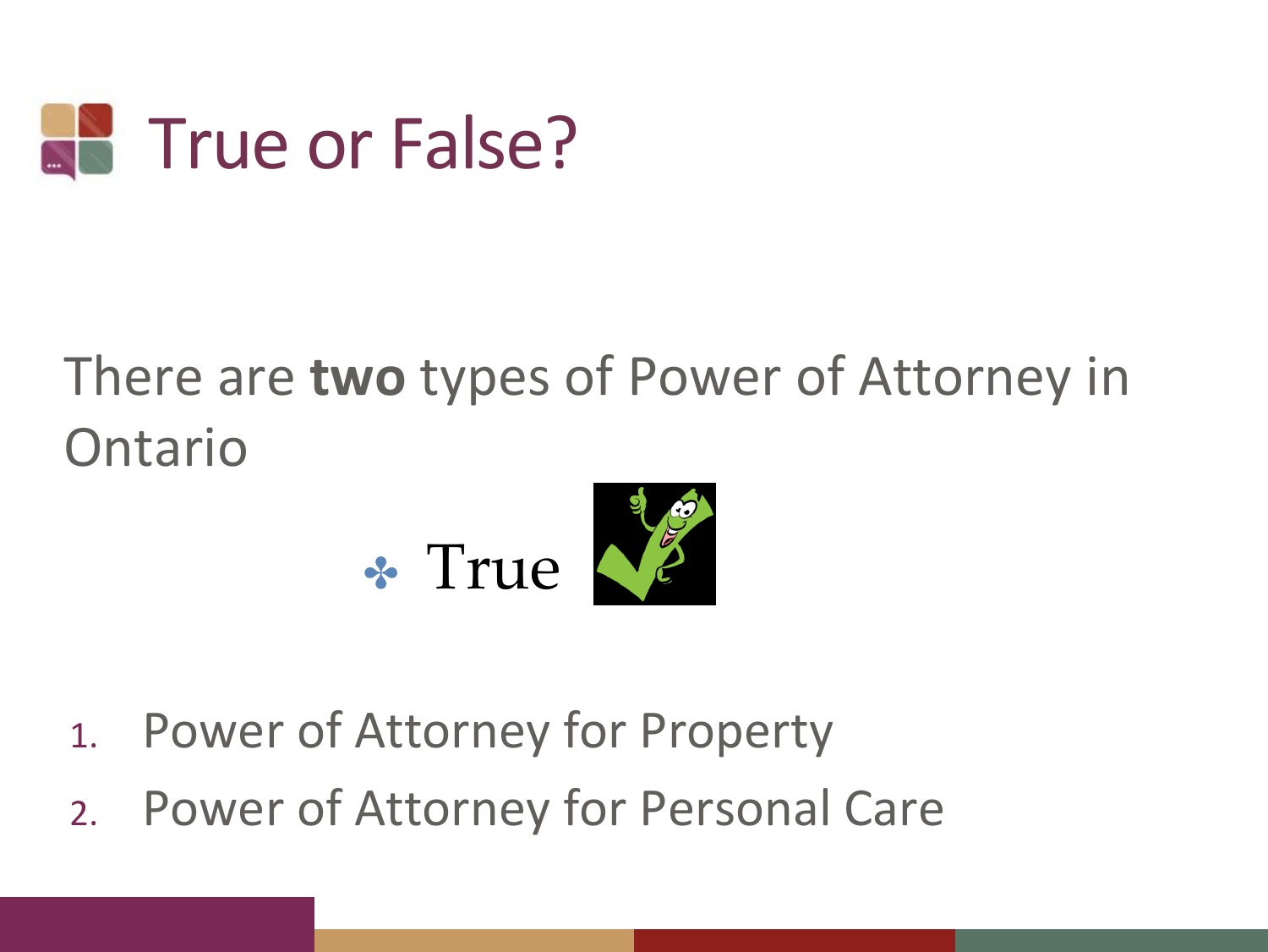

#### You can name multiple people in your Power of Attorney for Personal Care to act as your Substitute Decision Maker

✤ True…but…..

Remember: multiple SDMs need to **agree** on how to move forward together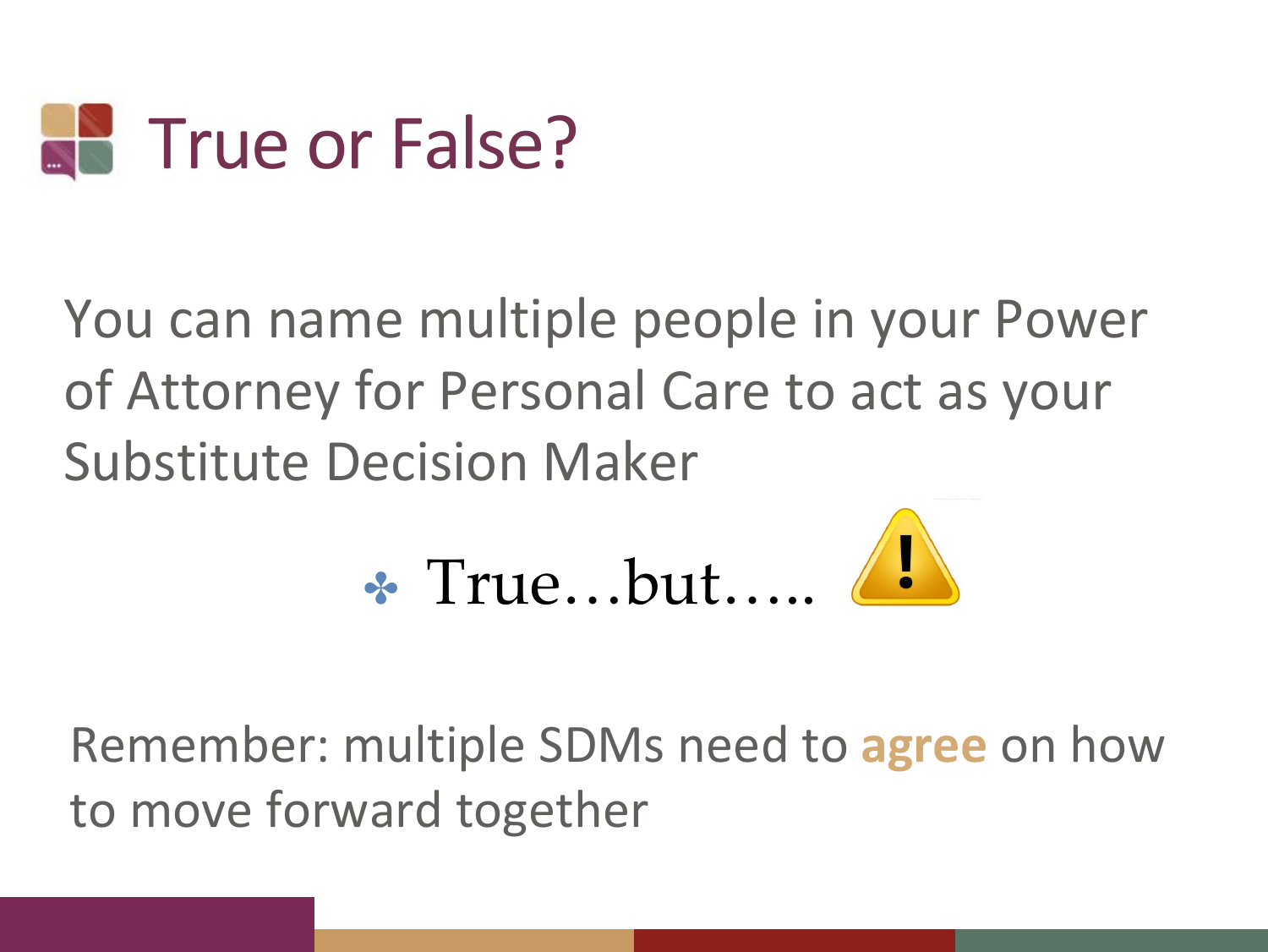

## Substitute Decision Makers may be asked to make decisions about Long-Term Care

## ✤ True



Decisions about…

- 1. Health Care
- 2. Long-Term Care
- 3. Personal Care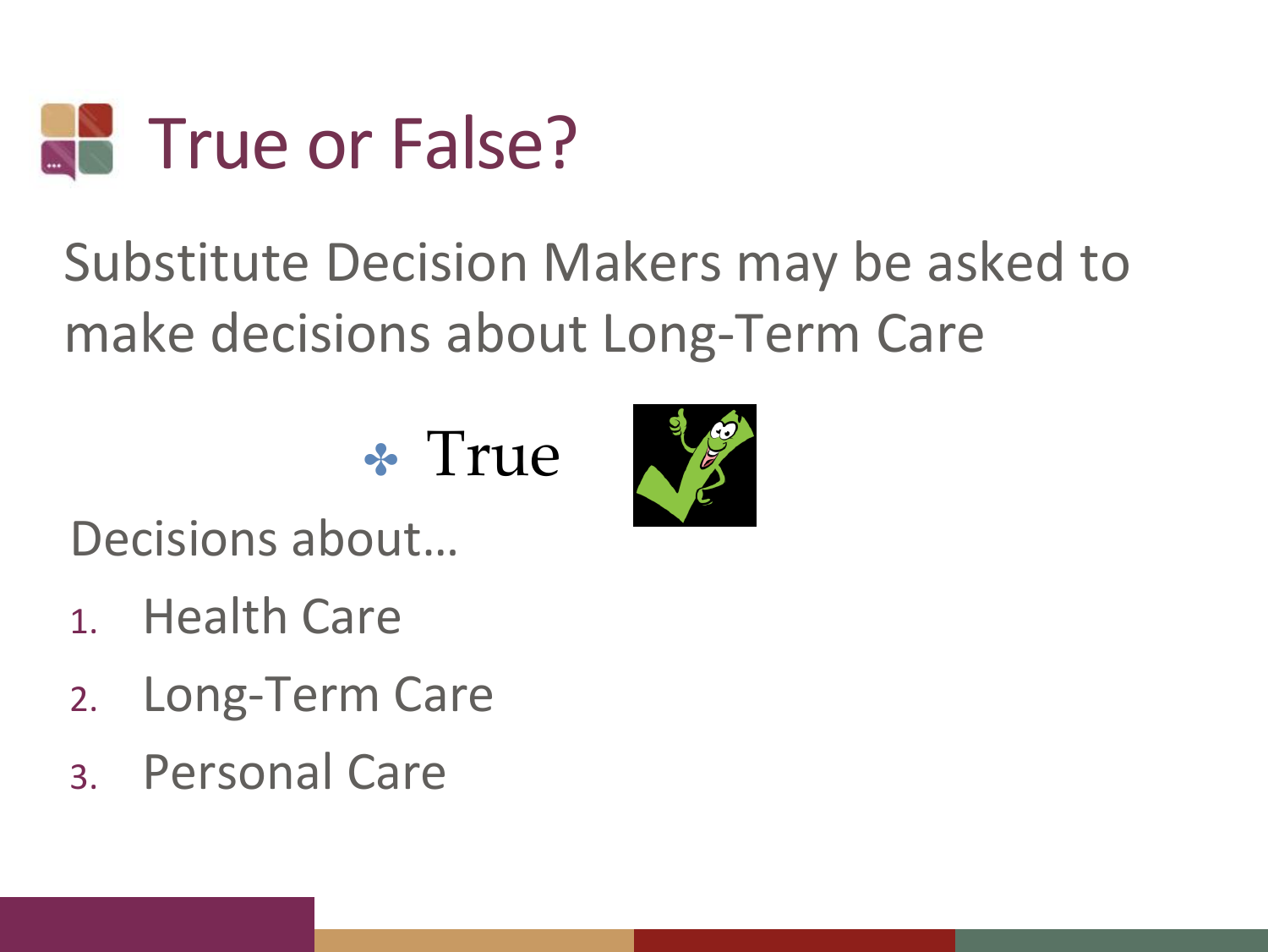

### You have to be 18 years old to act as a Substitute Decision Maker for health care





- Have to be 16 years old
- Available
- **Capable**
- Willing to act as SDM
- No court order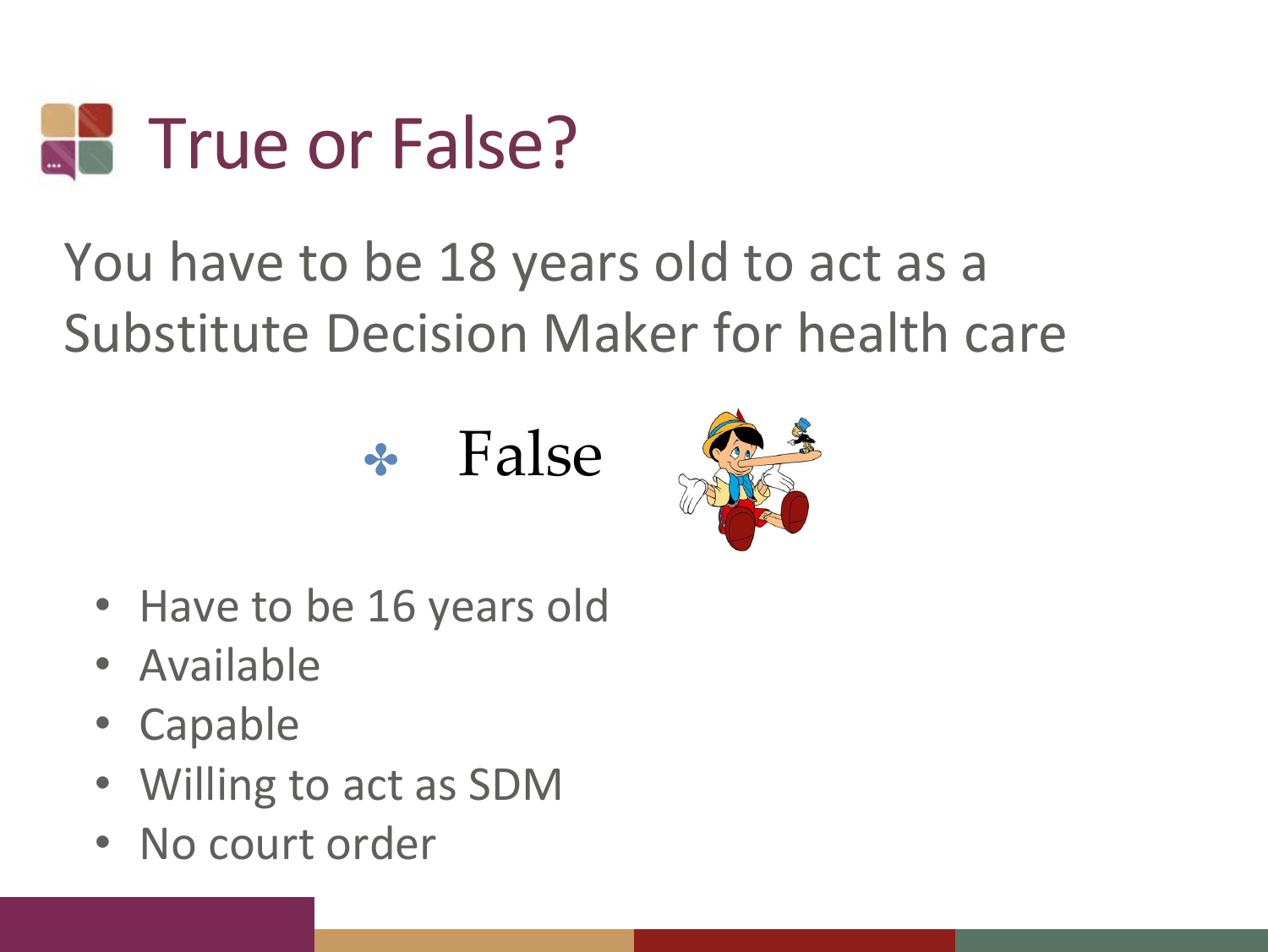

### Health care providers must get consent from you or your SDM before providing any treatment



- Health care providers get consent before starting any treatment
- Only exception is in an emergency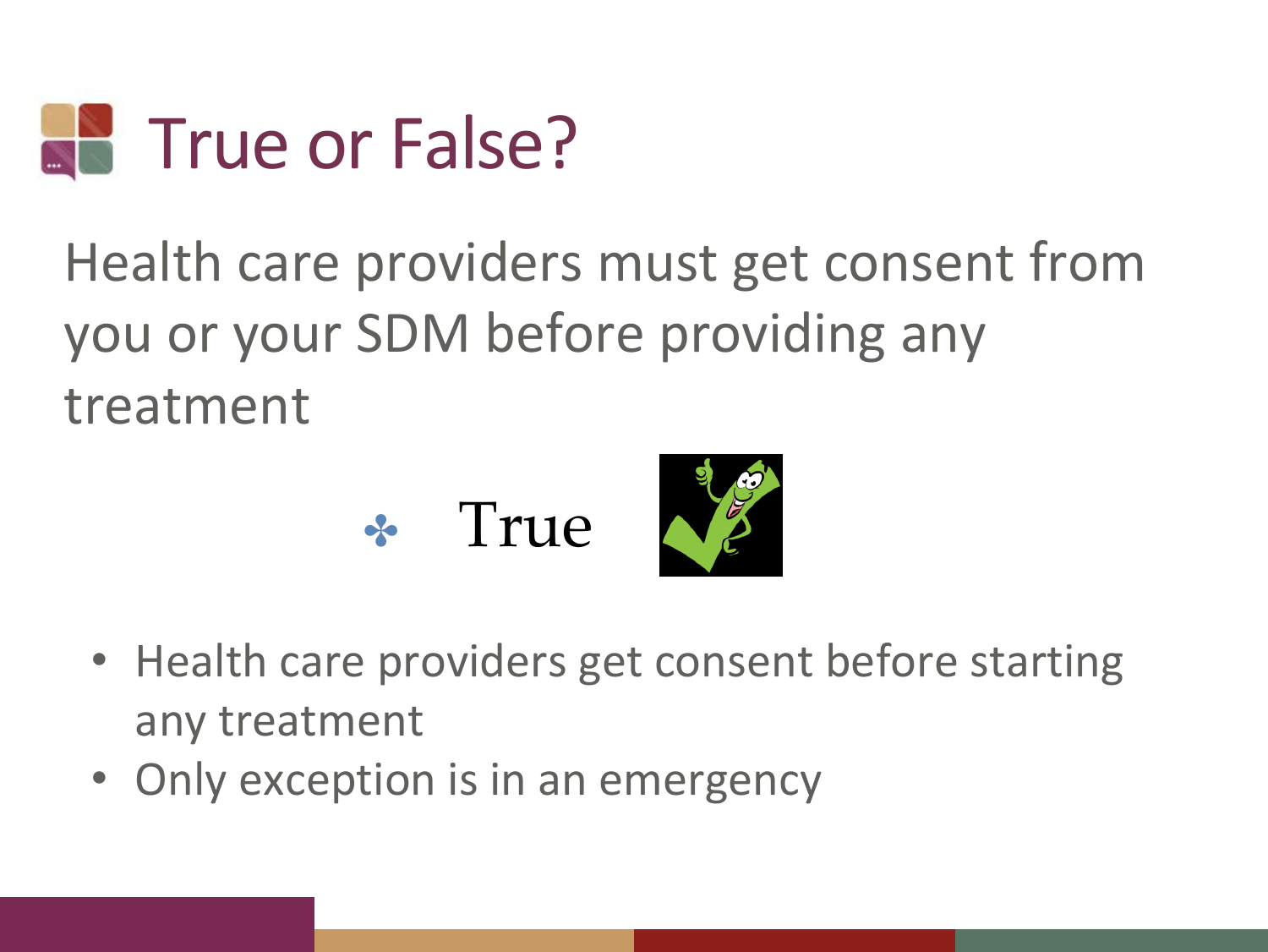

#### Health care providers can get consent from your SDM even if you are mentally capable



• Health care providers must get informed consent from YOU as long as you are able to make your own decisions (e.g., you are mentally capable)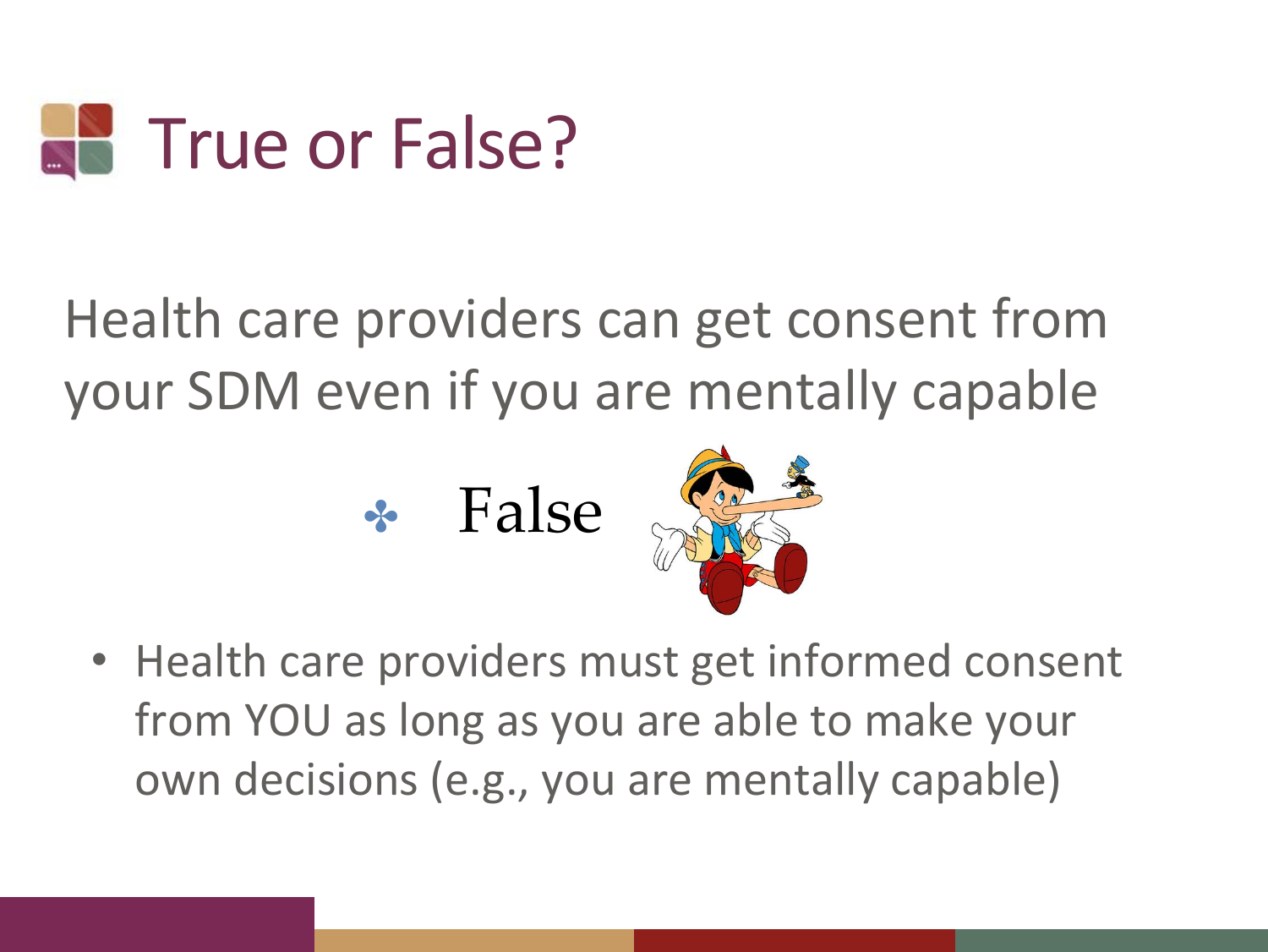

## SDMs make decisions based on their own wishes, values and beliefs

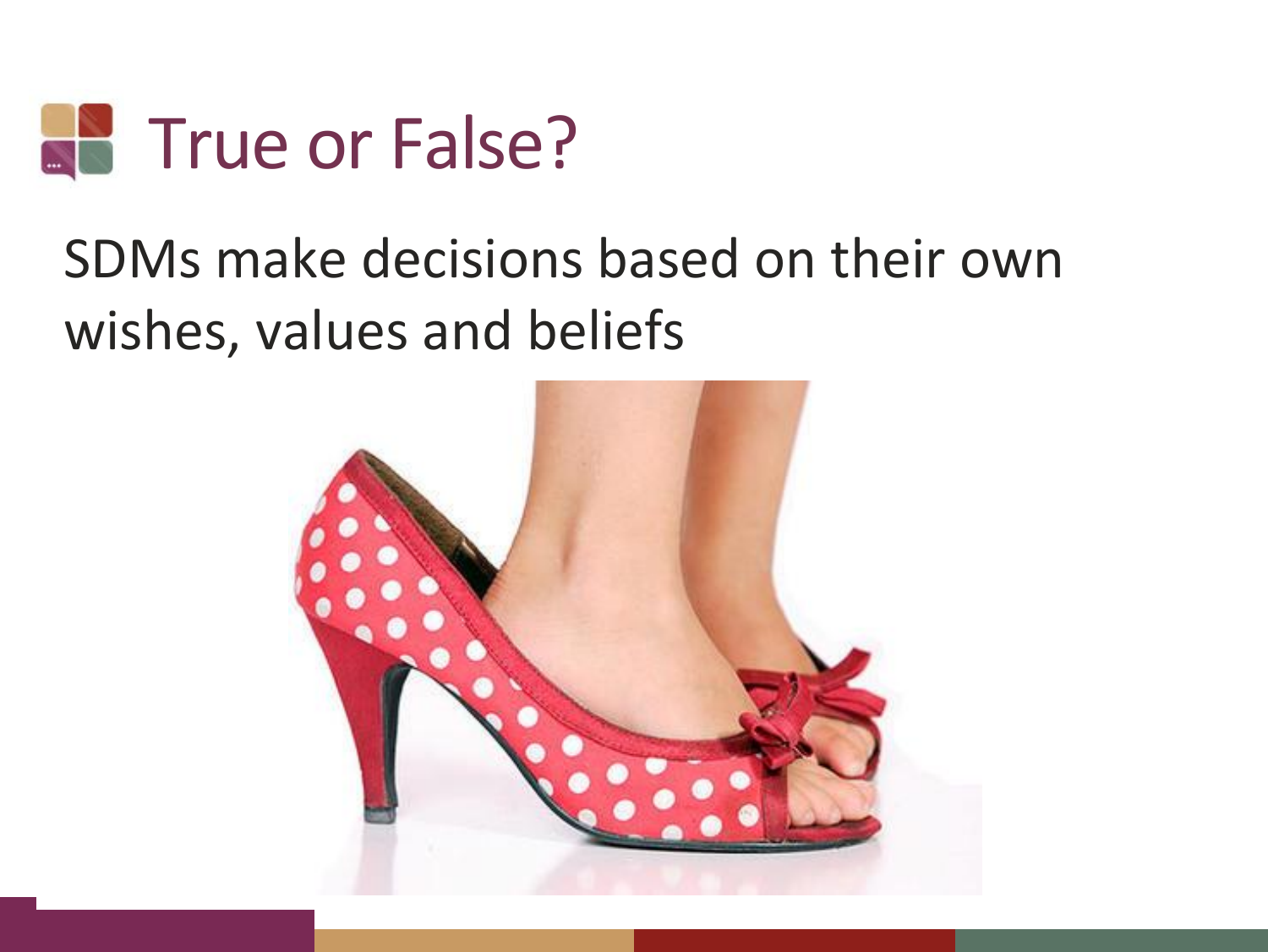

#### You don't need to tell anyone who your SDM is

## ✤ False



• Need to tell the person who  $W$  ing on your behalf

- (SDM)
- [Talk to them a](https://www.youtube.com/watch?v=NkC0KC_Nv2A)bout your wishes and [what's important](https://www.youtube.com/watch?v=Dnnu43Zt-oA) to you
- Also important to talk to other loved ones & your doctor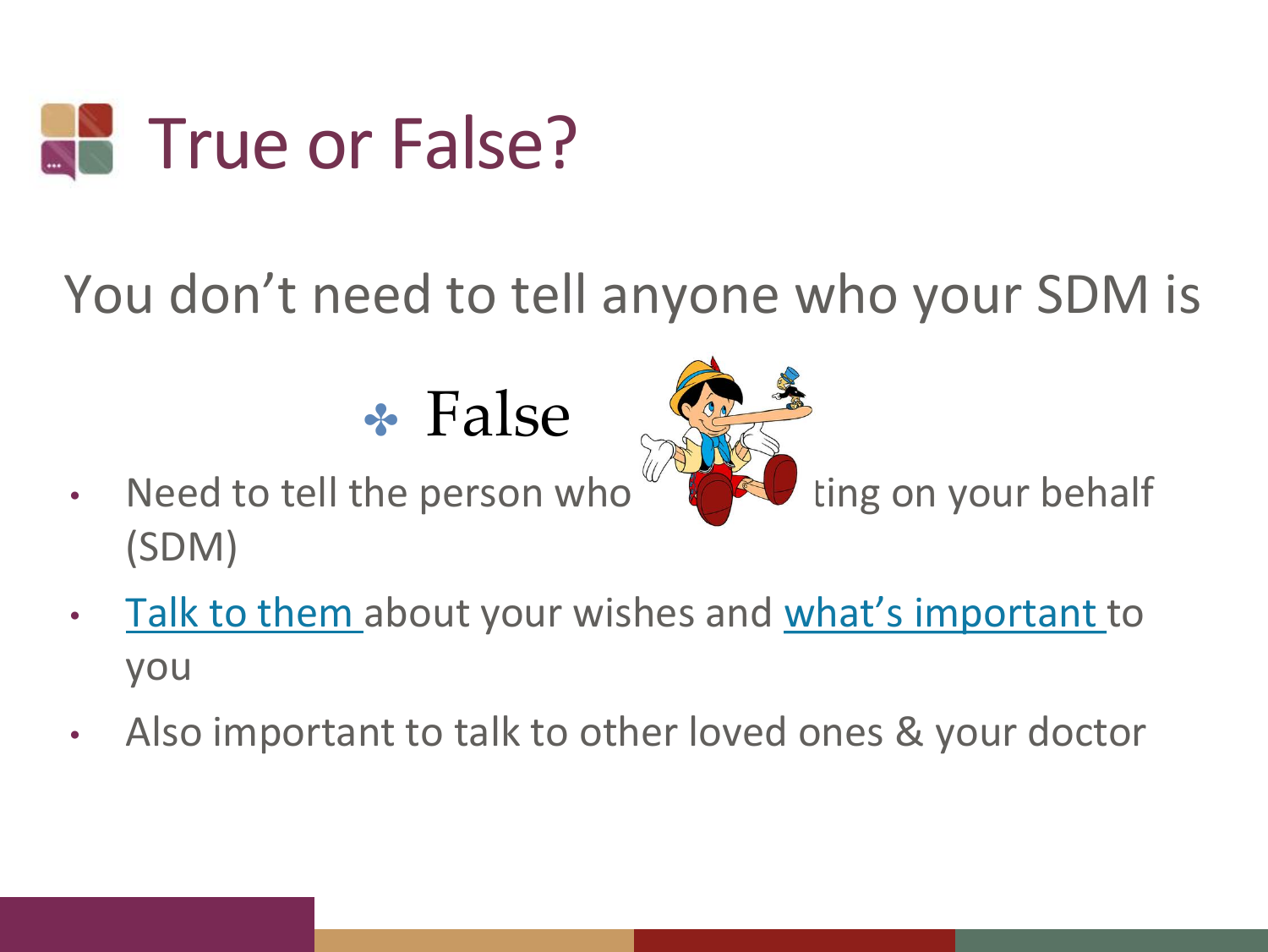

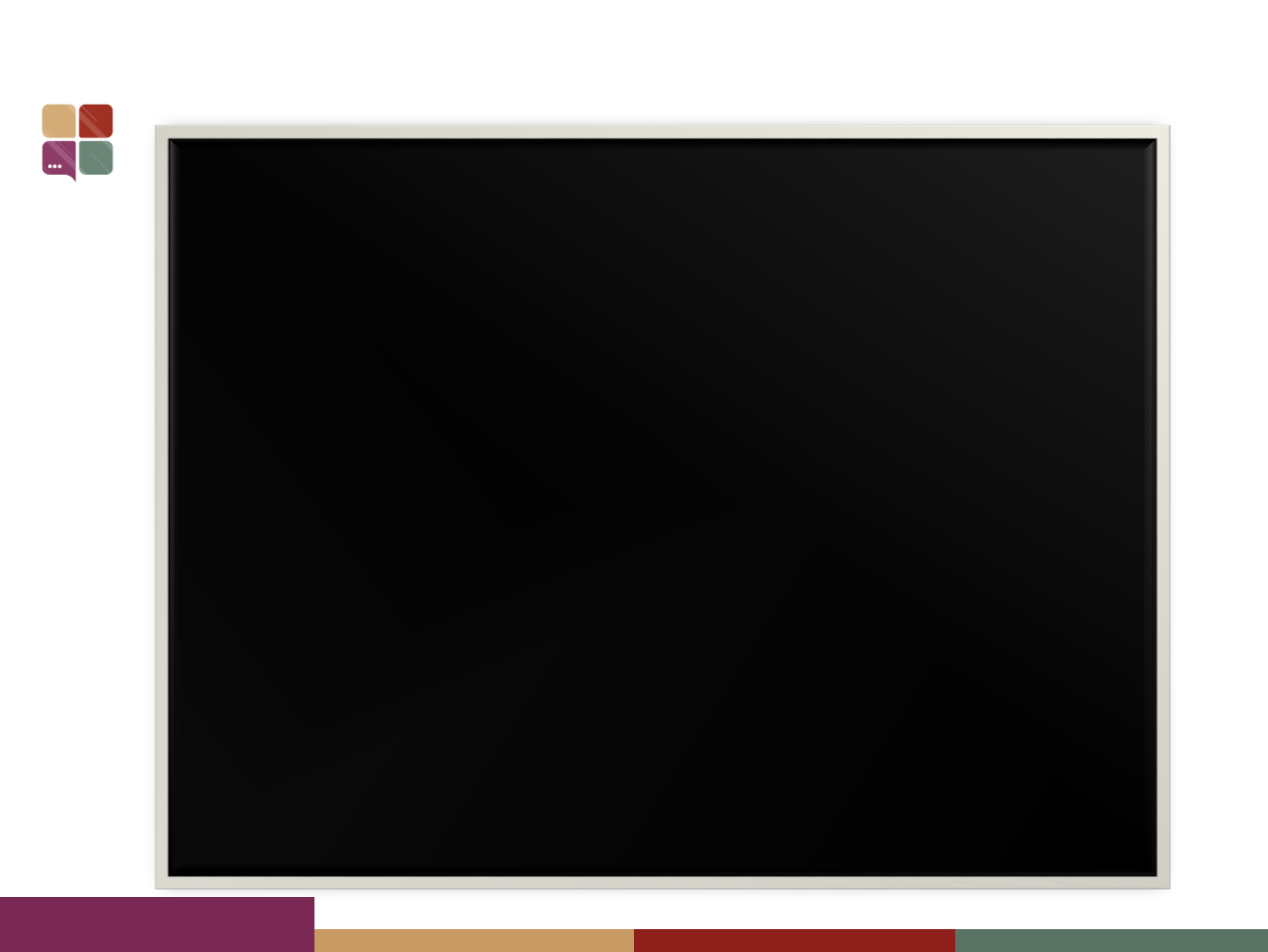

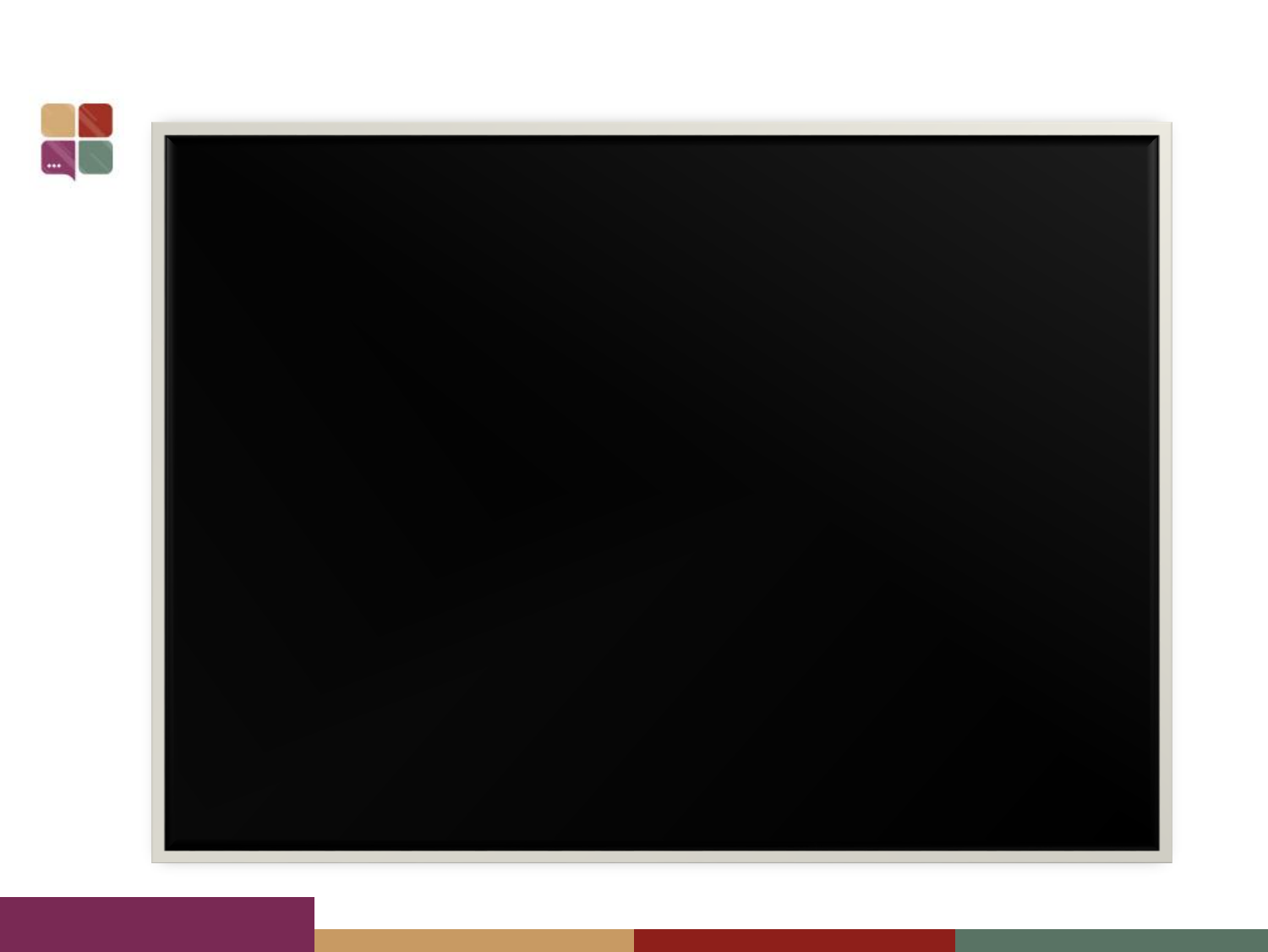

#### You can express your wishes verbally or in written form



- In Ontario you don't have to write them down
- Can express them any way you communicate
- Last known wishes trump previous wishes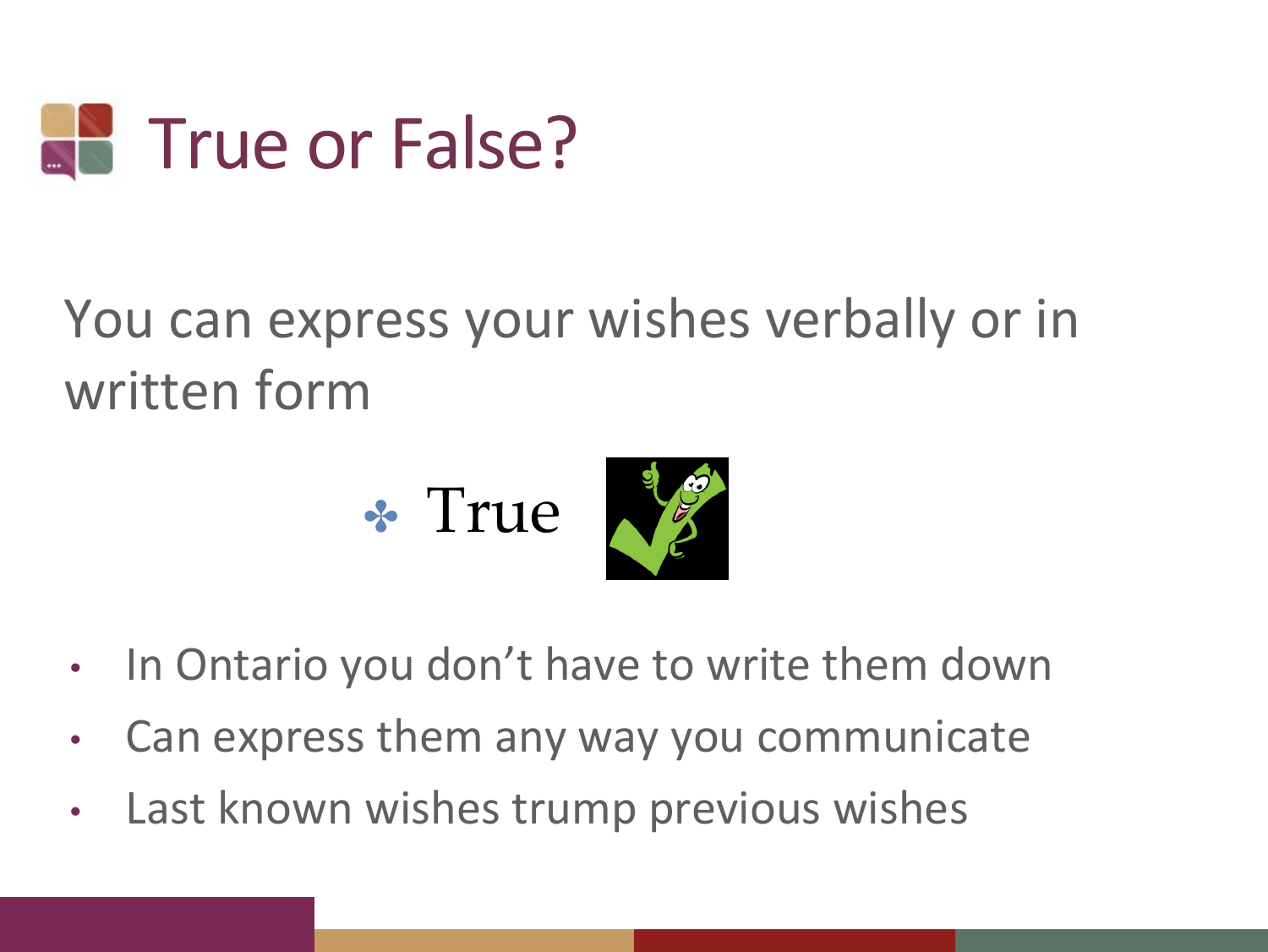

## Every province/territory has the same legislation for Substitute Decision Making and Health Care Consent?

 $\sim$ 

$$
\ast \quad \text{False} \quad \text{or} \quad
$$

- Ontario is very different from other jurisdictions
- **Health Care Consent Act**
- **Substitute Decisions Act**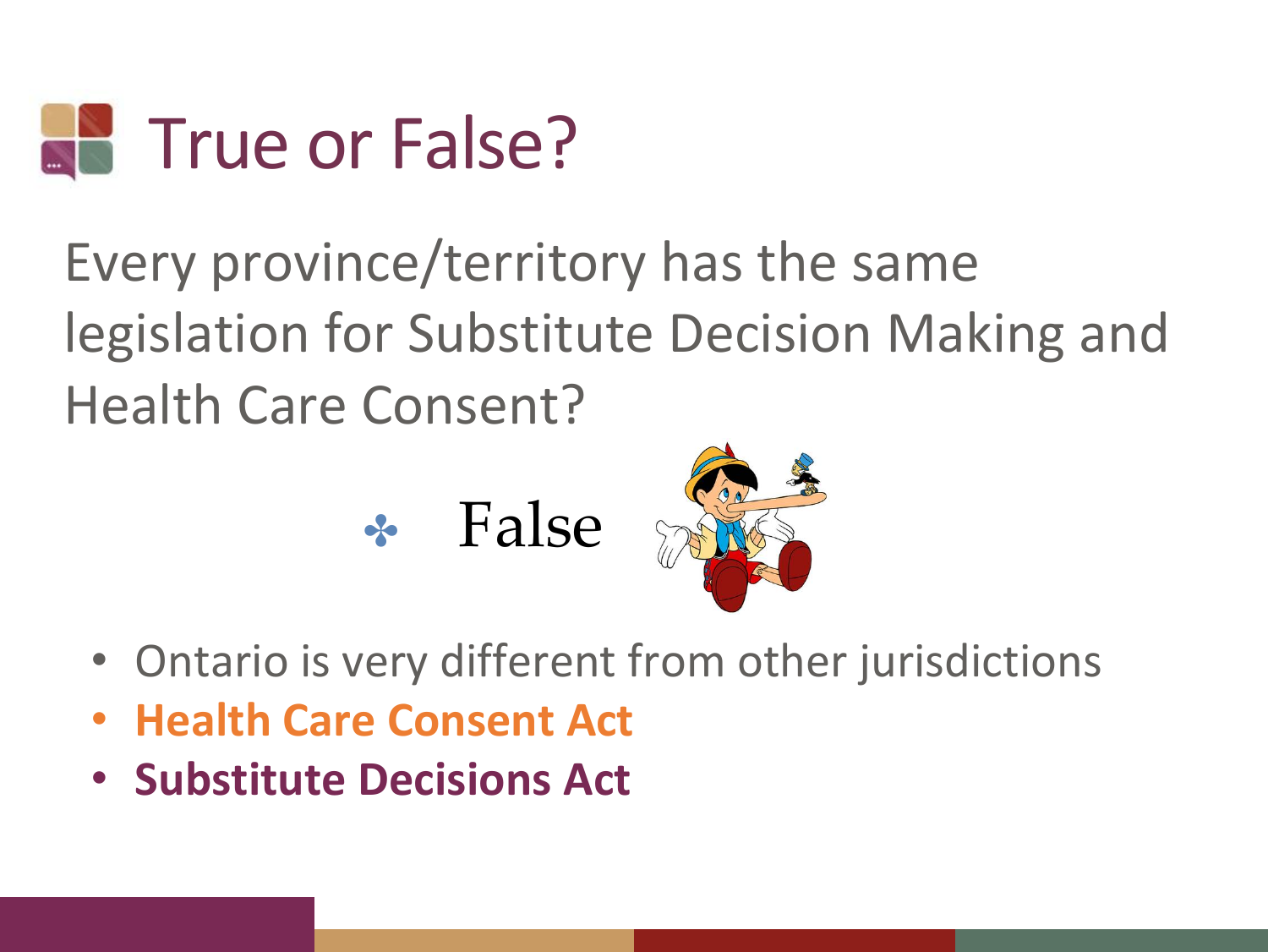

## Waterloo Wellington has a project specifically dedicated to Advance Care Planning and Health Care Consent



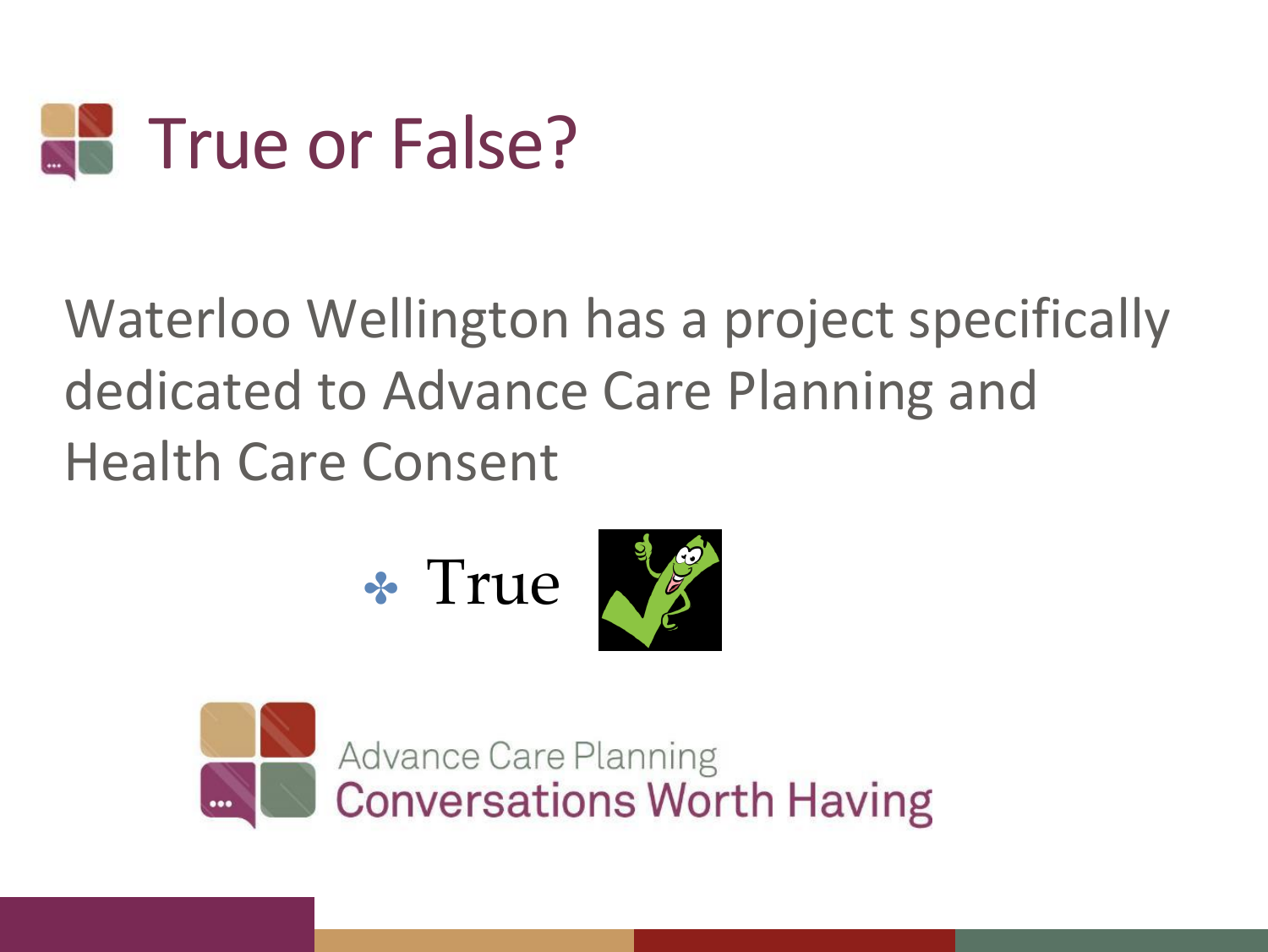

#### 1. Identify your **Substitute Decision Maker** by either:

- **I. Confirming person on hierarchy**
- **II. Doing Power of Attorney for Personal Care**
- 2. Complete the **SDM** card and keep in your **wallet**
- 3. Have the **conversations** with **your SDM and your other loved ones** about what is important to you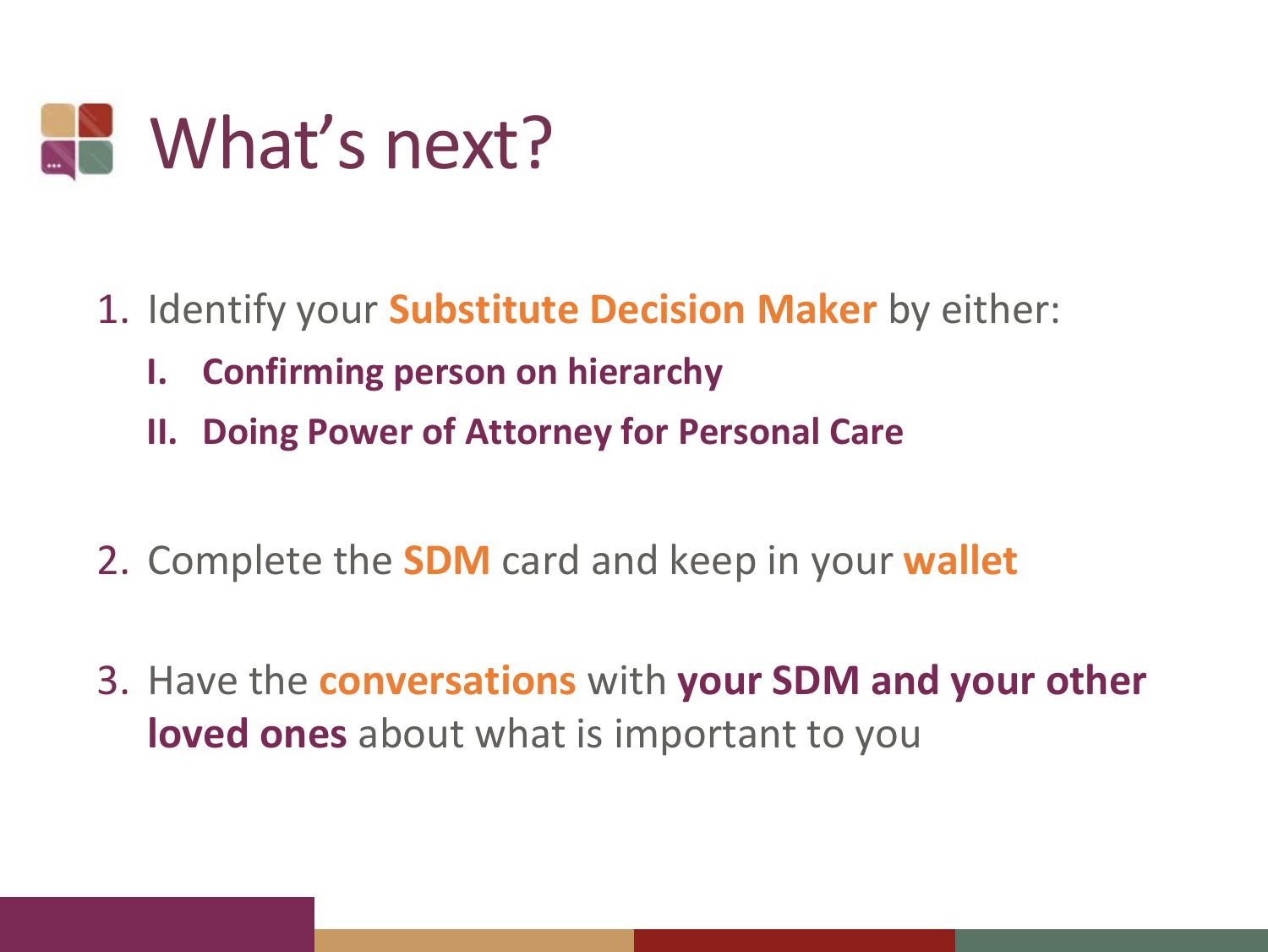

# Evaluations & Contact Sheet!